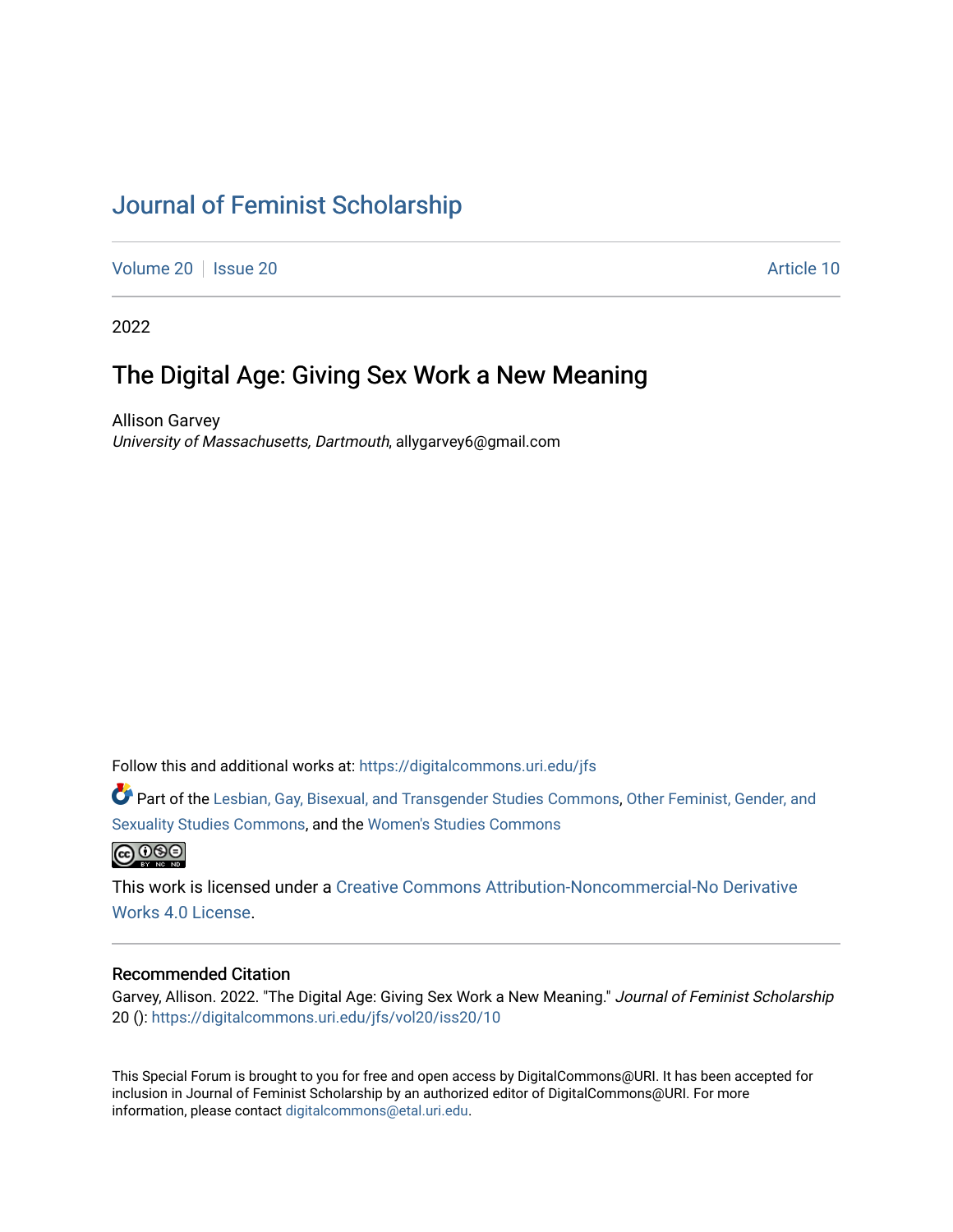# **The Digital Age: Giving Sex Work a New Meaning**

## Allison Garvey, University of Massachusetts, Dartmouth

The digital age has changed our lives forever. Technology could once be defined so simply. Television, phones, and computers could summarize what it meant to partake in the digital world. It is now used in nearly every aspect of our daily lives. We easily have breaking news at the tips of our fingerprints, minute by minute. We are able to connect with loved ones, coworkers, evens strangers from across the globe with just a simple click. Recipes, books, music, and more are all easily accessible. Anyone can sell or purchase goods at any time of the day. Concepts, ideas, and activities that once seemed impossible can now easily be achieved with a stable internet connection.

Thanks to Generation Z and Millennials overindulgence in digitalization, social media has reimagined the way we live. Even the older generations are partaking in it. Boredom strikes and we pick up our phones or tablets, resorting to a digital escape. Facebook, Twitter, Instagram, and TikTok include significantly more than just posting and scrolling. These platforms allow us to discover, produce, connect, and consume. Anyone and everyone can download an app, create an account, and post, comment, like, or dislike as they please. Social media has not only allowed for new opportunities, but new outlooks on life, allowing for topics and activities once considered taboo to nw be engaged with more critically and openmindedly. Thanks to this, sex work even has a platform to take place digitally, allowing for safer experiences that protect workers from physical dangers as well as health wise. OnlyFans, premium Snapchat accounts, and many other platforms have allowed anyone to immerse themselves into the field of sex work and give themselves the opportunity to make a decent living. A struggling mother can now easily work from home and use images and videos of her body to be able to pay for summer camp or groceries without even leaving the house. Broke college students can pay off their loans. Any one of any race or gender can sign up and post and earn some cash. Some of these users may participate in this digital sex work because they feel liberated, but many do it because they are burdened by poverty. Financial security is something everyone desires, but most never achieve that. Our economy does not allow for many to climb social classes, but apps like OnlyFans is the perfect side-hustle or full-time gig for anyone wanting to try to ease their burden.

Although these websites and apps do not eliminate prostitution, they certainly make it easier and more desirable to participate in sex work. Internet-based sex work cuts the need for physical interaction. Workers do not have to put themselves at risk of being either sexually or physically abused by a customer nor will they be exposed to sexually transmitted diseases and infections. Having sexual intercourse with a stranger may sound undesirable to some, but digital sex work opens the door for those who are more reluctant. Plus, anyone can do it, as long as they are eighteen or older and have a stable internet connection.

Digital sex work not only keeps the worker safe from physical and sexual violence but also secures the payment. OnlyFans takes all major credit and debit cards and premium Snapchat accounts allow workers to charge consumers on Venmo, CashApp, or any other mobile payment service. Sex work is like any other business; offering a service and getting paid for it. Society claims they encourage and support women being their own boss but view sex work as criminal, immoral, and degrading. Creating an OnlyFans or premium Snapchat allows women to make their hours and set their wages all without having to leave the house. Being a sex worker is just like being any other laborer. They use their body and skill to make a living, just like a carpenter or electrician.